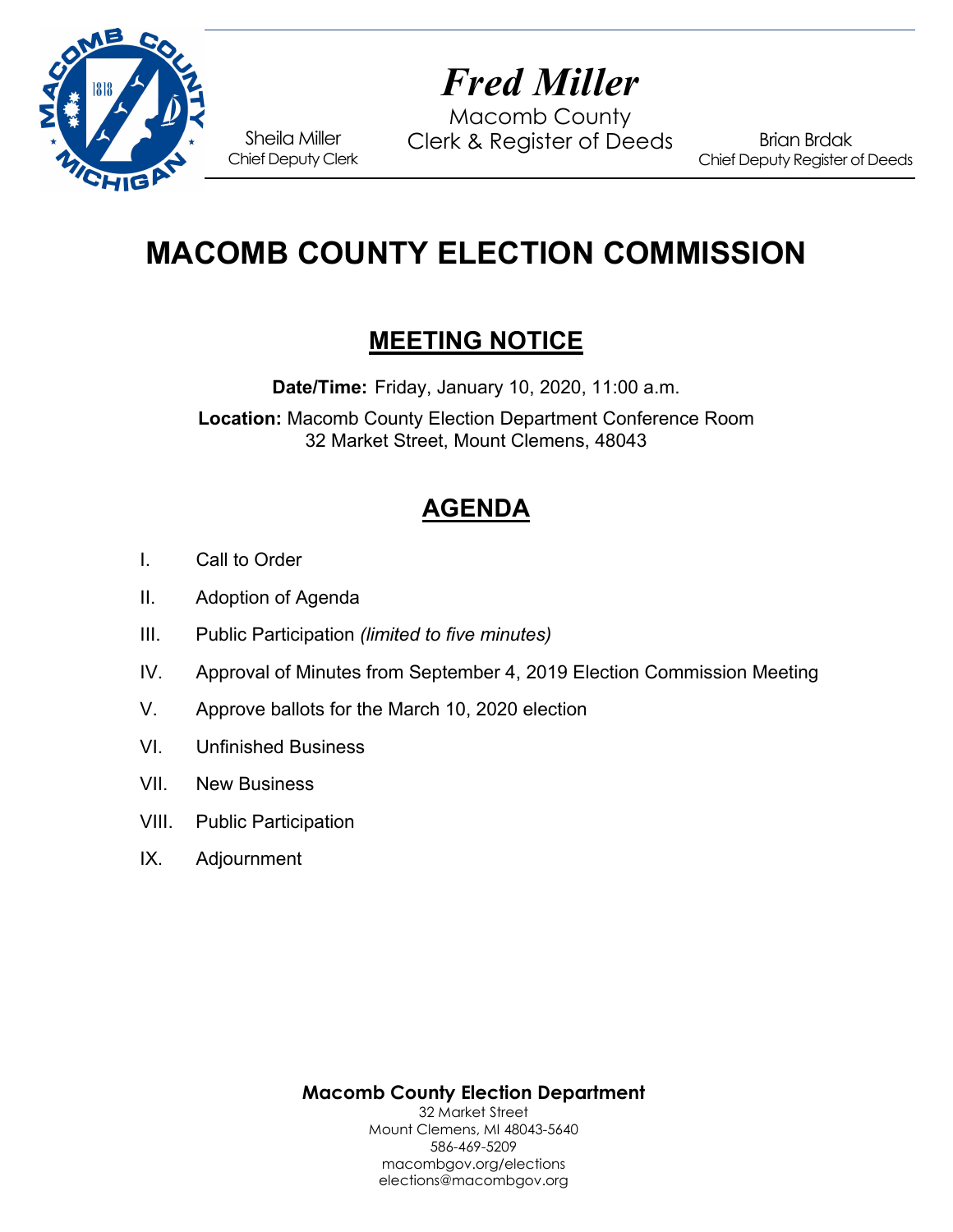# **MACOMB COUNTY ELECTION COMMISSION SPECIAL MEETING September 4, 2019 UNOFFICIAL MINUTES**

The Macomb County Election Commission met on Wednesday, September 4, 2019, in the Macomb County Election Department conference room, 32 Market, Mount Clemens with the following members present:

|               | Larry Rocca - County Treasurer<br>Anthony Wickersham - County Sheriff<br>Fred Miller - County Clerk                                                         |
|---------------|-------------------------------------------------------------------------------------------------------------------------------------------------------------|
| Excused:      | Judge Kathryn George - Senior Probate Judge                                                                                                                 |
| Also Present: | Michael Grix - Election Department<br>Goce Nedanovski - Election Department<br>Frank Krycia - Corporation Counsel's Office<br>Joe Biondo - Deputy Treasurer |

## **CALL TO ORDER**

Larry Rocca called the meeting to order at 8:16 a.m. Judge George was unable to attend the meeting, so Fred Miller made a motion to appoint Anthony Wickersham in Judge George's place. Larry Rocca seconded the motion. The motion carried.

# **MOTION TO ADOPT AGENDA**

A motion to adopt the agenda was made by Fred Miller. Anthony Wickersham seconded the motion. The motion carried.

#### **PUBLIC PARTICIPATION**

None

# **APPROVAL OF MINUTES FROM JUNE 11, 2019 MEETING**

Fred Miller made a motion to approve the minutes as presented. Anthony Wickersham seconded the motion. The motion carried.

#### **APPROVAL OF RESOLUTION 19-1 (Anchor Bay Schools Voters in Casco Township)**

Fred Miller made a motion to approve Resolution 19-1 for the November 5, 2019 Election. Anthony Wickersham seconded the motion. The motion carried.

# **APPROVAL OF RESOLUTION 19-2 (Richmond Schools Voters in Casco Township)**

Fred Miller made a motion to approve Resolution 19-2 for the November 5, 2019 Election. Anthony Wickersham seconded the motion. The motion carried.

#### **UNFINISHED BUSINESS**

None